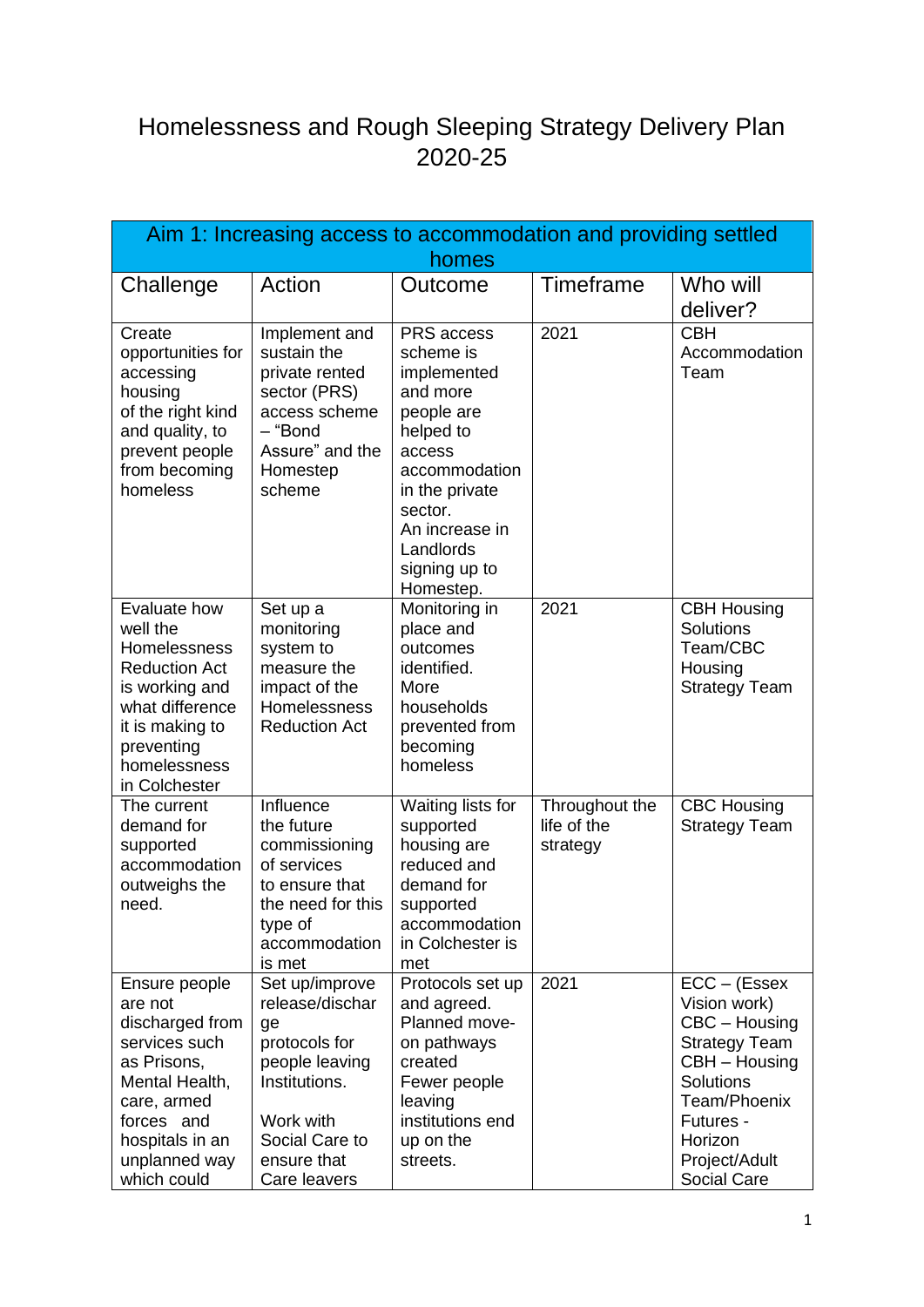| result in them<br>ending up on<br>the street                                                                                                         | have a move-on<br>pathway                                                                                                                                                                                                                                                                                                                                                                    |                                                                                                                                                                                                            |                                           |                                                                                      |
|------------------------------------------------------------------------------------------------------------------------------------------------------|----------------------------------------------------------------------------------------------------------------------------------------------------------------------------------------------------------------------------------------------------------------------------------------------------------------------------------------------------------------------------------------------|------------------------------------------------------------------------------------------------------------------------------------------------------------------------------------------------------------|-------------------------------------------|--------------------------------------------------------------------------------------|
| Increase<br>homelessness<br>prevention for<br>people suffering<br>domestic<br>abuse.                                                                 | Work with<br>providers of DA<br>services to<br>ensure that the<br>model<br>commissioned<br>does not create<br>a barrier to<br>settled<br>accommodation<br>and a move on<br>pathway is<br>identified.<br><b>Ensure that</b><br>refuge provision<br>is protected.<br>Continue to<br>promote the<br>Sanctuary<br>scheme.<br><b>Ensure</b><br>continued<br>housing<br>representation<br>at MARAC | Reduction in<br>homelessness<br>for people<br>experiencing<br>Domestic<br>Abuse                                                                                                                            | Throughout the<br>life of the<br>strategy | <b>CBH Housing</b><br>Solutions<br>Team/New<br>Chapter                               |
| Increase and<br>support<br>housing options<br>for people<br>moving on from<br>supported<br>housing to<br>reduce the<br>reliance on<br>social housing | Identify,<br>support and<br>promote access<br>to alternative<br>housing options<br>in the private<br>rented sector<br>including<br>shared houses                                                                                                                                                                                                                                             | Increase in<br>alternative<br>housing options<br>and planned<br>move on routes                                                                                                                             | Throughout the<br>life of the<br>strategy | Supported<br>Housing<br>Providers/Housi<br>ng Solutions<br>Team/Beacon<br>House/CENS |
| Identify<br>accommodation<br>opportunities for<br>rough sleepers<br>to help with<br>transition<br>from living on<br>the street                       | Work with local<br>landlords to<br>increase<br>accommodation<br>opportunities for<br>this group.<br>Use positive<br>outcomes from<br>'Housing First'<br>approach to<br>encourage<br>other<br>organisations to<br>adopt a similar<br>scheme.                                                                                                                                                  | Move-on<br>options<br>identified<br>Increase in<br>number of<br>Landlords<br>signing up to<br>the scheme<br>Decrease in<br>number of<br>rough sleepers<br>Increase in<br>organisations<br>willing to adopt | Ongoing                                   | <b>CBH Rough</b><br>Sleeper Co-<br>ordinator/CBC<br>Housing<br><b>Strategy Team</b>  |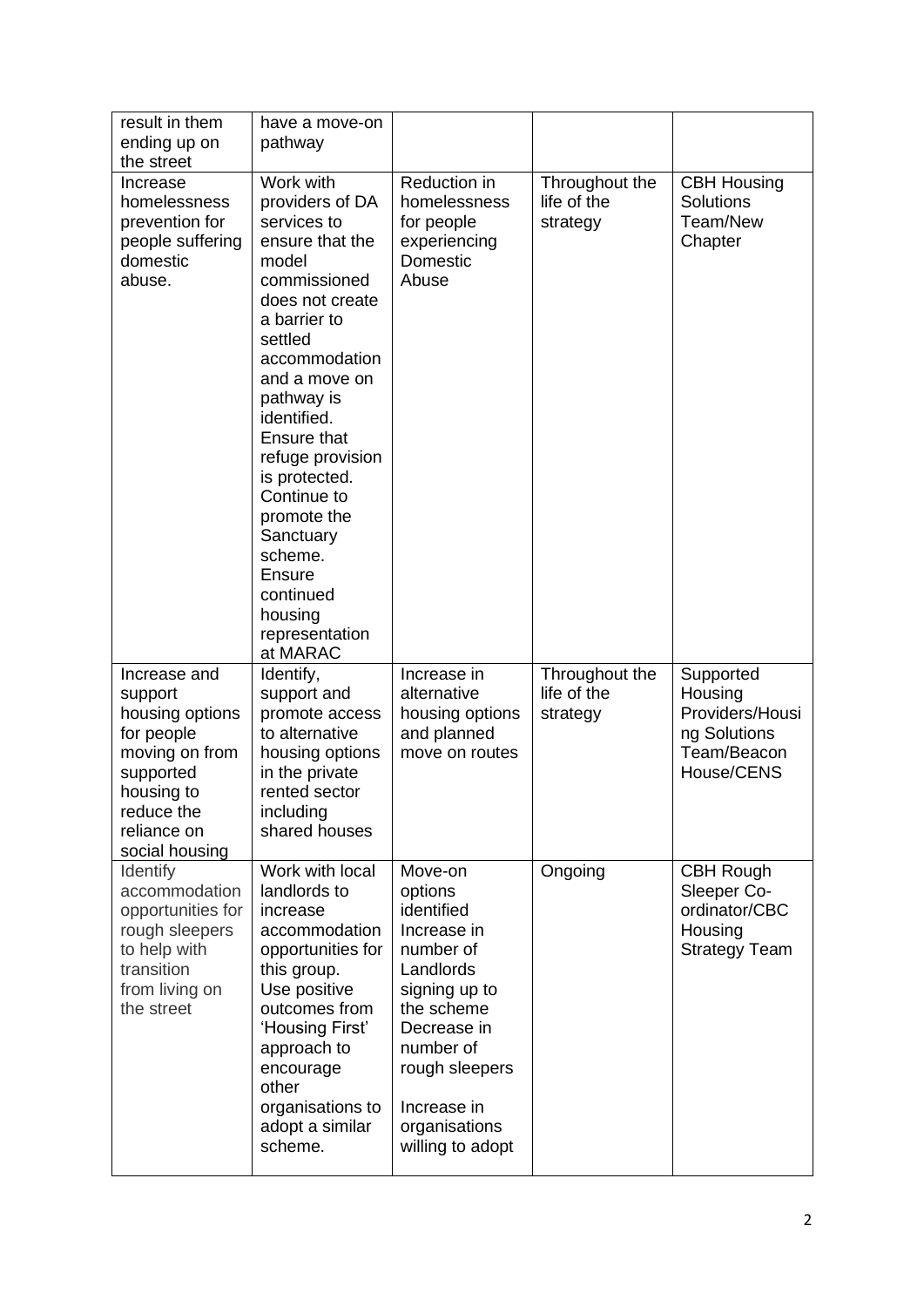|                                                                                                                                                                                                  |                                                                                                                                                                                                                                                                                                                                                                                                  | <b>Housing First</b><br>approach                                                                                                                                                |           |                                                                                                  |
|--------------------------------------------------------------------------------------------------------------------------------------------------------------------------------------------------|--------------------------------------------------------------------------------------------------------------------------------------------------------------------------------------------------------------------------------------------------------------------------------------------------------------------------------------------------------------------------------------------------|---------------------------------------------------------------------------------------------------------------------------------------------------------------------------------|-----------|--------------------------------------------------------------------------------------------------|
|                                                                                                                                                                                                  | Aim 2: Helping people to sustain their accommodation                                                                                                                                                                                                                                                                                                                                             |                                                                                                                                                                                 |           |                                                                                                  |
| Challenge                                                                                                                                                                                        | Action                                                                                                                                                                                                                                                                                                                                                                                           | Outcome                                                                                                                                                                         | Timeframe | Who will<br>deliver?                                                                             |
| Ensure tenants<br>in the social<br>rented sector at<br>risk of<br>homelessness<br>are provided<br>with more<br>intensive<br>tenancy support<br>including that<br>provided by<br>floating support | Encourage the<br>take up of<br>tenancy<br>support<br>including<br>floating support<br>to vulnerable<br>tenants<br>moving into<br>accommodation<br>including<br>temporary<br>accommodation                                                                                                                                                                                                        | Increased take<br>up of<br>support<br>services-<br>increase in<br>tenants<br>sustaining<br>tenancies<br>- reduction in<br>number of<br>evictions for<br>rent arrears<br>and ASB | Ongoing   | <b>CBH Housing</b><br>Management<br>Team/Peabody                                                 |
| Ensure the<br>provision of<br>debt and<br>welfare rights<br>advice is<br>targeted at<br>those at risk of<br>losing their<br>accommodation                                                        | Provide support<br>and advice to<br>tenants on<br>managing debt<br>and welfare<br>benefits<br>including<br>organisations<br>working with<br>single homeless<br>Increase the<br>take up of debt<br>advice in the<br>Borough and<br>promote<br>existing<br>services.<br>Work with<br>private rented<br>sector and<br>social landlords<br>to establish new<br>approaches to<br>reduce<br>evictions. | Reduction in<br>the number of<br>evictions for<br>rent arrears<br>Increase take<br>up of welfare<br>benefits                                                                    | Ongoing   | <b>CBC Benefits</b><br>Team/CBH<br>Financial<br>Inclusion<br>Team/Private<br>Sector<br>Landlords |
| Reduce the<br>number of<br>owner<br>occupiers losing<br>their properties<br>through<br>mortgage<br>arrears                                                                                       | Provide advice<br>and support<br>services to<br>home owners<br>threatened with<br>repossession<br>at an early<br>stage so that<br>homelessness                                                                                                                                                                                                                                                   | Reduction in<br>homeless<br>applications<br>due to<br>repossession                                                                                                              | Ongoing   | <b>CBH Housing</b><br><b>Solutions Team</b>                                                      |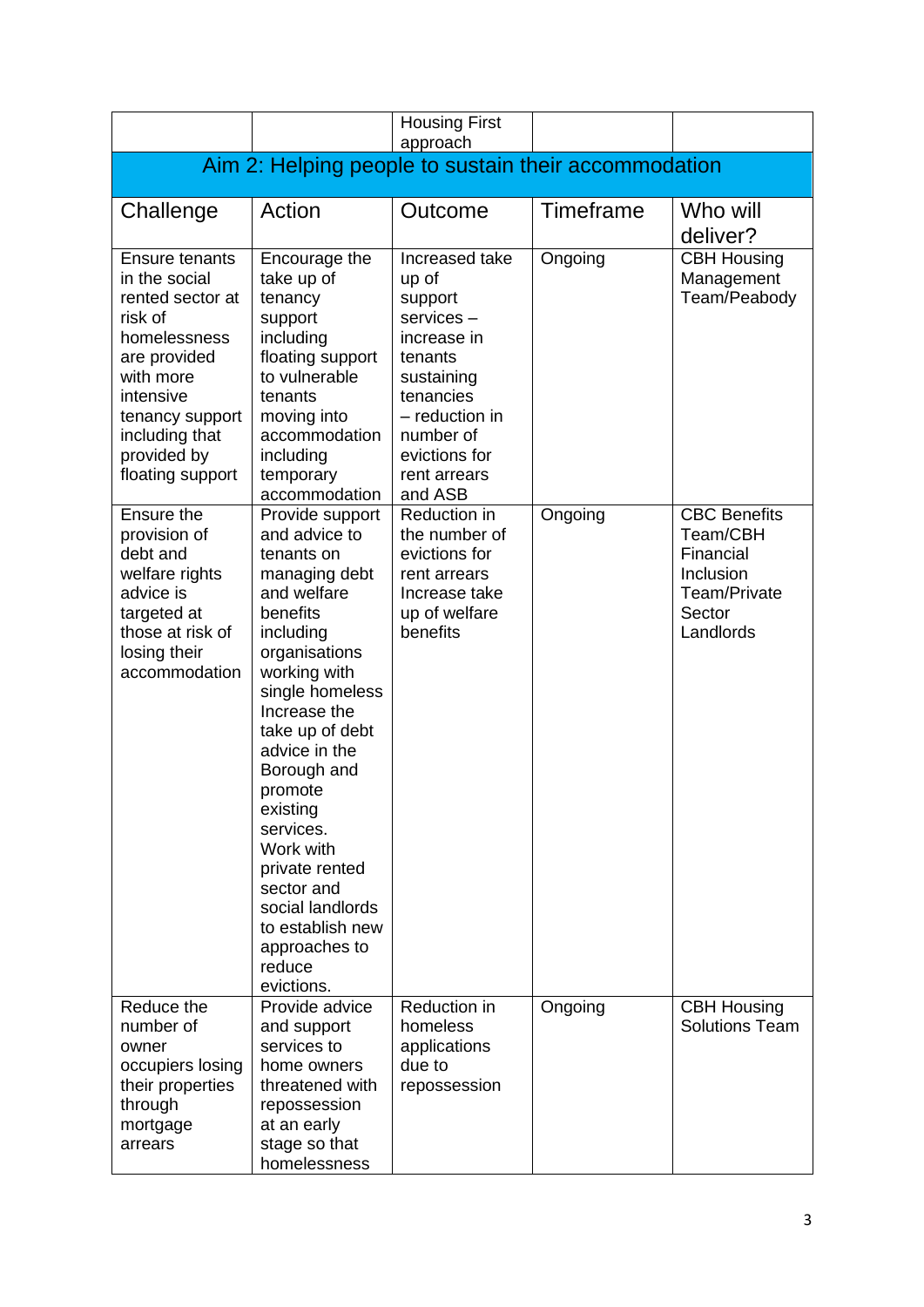| Develop<br>services that<br>will support<br>young tenants<br>to maintain<br>their tenancy<br>and<br>prevent<br>unnecessary<br>evictions<br>through ASB<br>and arrears | can be<br>prevented in<br>a sustainable<br>way<br>Develop early<br>intervention<br>initiatives for<br>young people<br>under<br>25 including pre<br>eviction<br>panels/pre<br>tenancy<br>workshops with<br>some tailored<br>$1:1's$ as and<br>when they are<br>identified<br>through New<br><b>Tenant Visits.</b>                                                                                                                                                                      | Reduction in<br>young people in<br>temporary<br>accommodation<br>and<br>supported<br>housing being<br>evicted | 2020-2025 with<br>regular reviews | Supported<br>Housing<br>Providers/y.e.s/<br><b>CBH Housing</b><br>Management<br>Team          |
|-----------------------------------------------------------------------------------------------------------------------------------------------------------------------|---------------------------------------------------------------------------------------------------------------------------------------------------------------------------------------------------------------------------------------------------------------------------------------------------------------------------------------------------------------------------------------------------------------------------------------------------------------------------------------|---------------------------------------------------------------------------------------------------------------|-----------------------------------|-----------------------------------------------------------------------------------------------|
| Provide advice<br>and support to<br>tenants/resident<br>s affected by<br>the welfare cap,<br>removal of the<br>spare room<br>subsidy etc                              | Promote the<br>availability of<br>Discretionary<br>Housing<br>Payments<br>(DHP)<br>Work with the<br><b>Job Centre Plus</b><br>to help assist<br>tenants to<br>access<br>employment<br>Promote mutual<br>exchange to<br>encourage<br>tenants<br>to move<br>including<br>via Mutual<br>Exchange fairs<br>Review existing<br>policies to<br>encourage<br>tenants<br>to move and<br>make<br>better use of<br>housing stock<br>Identify and<br>support tenants<br>with managing<br>budgets | Increase in the<br>take up of<br>services. Better<br>use of housing<br>stock.                                 | Ongoing                           | Colchester<br>Borough<br>Council/Colche<br>ster<br>Borough<br>Homes/Job<br><b>Centre Plus</b> |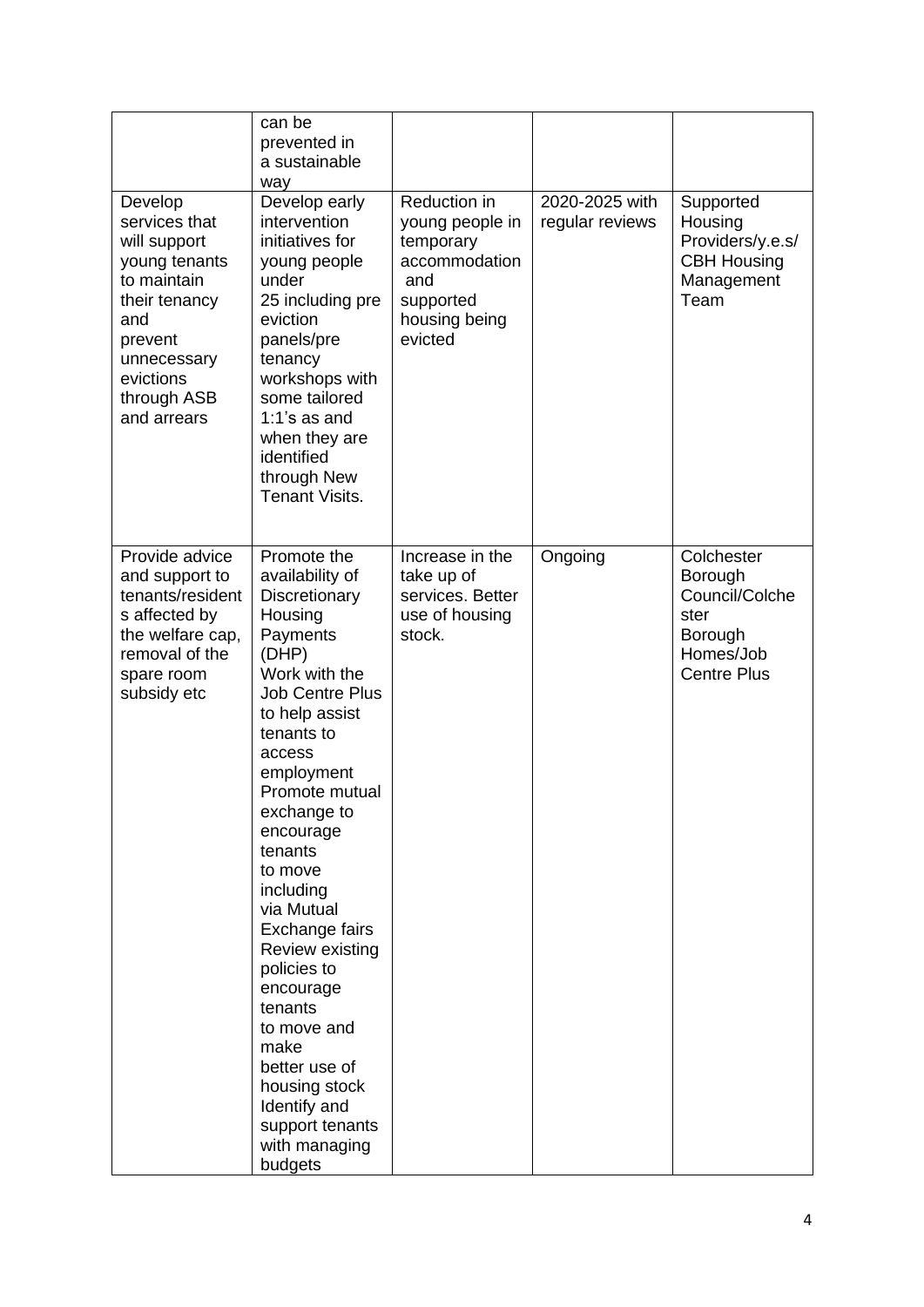| Develop a<br>strategic<br>approach with<br>Children's<br>Services to<br>meet the<br>housing needs<br>of Care<br>Leavers.<br>Care leavers<br>need to have a<br>better<br>understanding<br>of the<br>responsibilities<br>of being a<br>tenant                             | Work with<br>commissioners<br>so that a broad<br>range of high to<br>low supported<br>accommodation<br>is provided.<br>Develop<br>training to<br>ensure that<br>clients are<br>made aware at<br>an early stage<br>about the<br>consequences<br>of being evicted<br>and the skills<br>required to<br>maintain a | Level of support<br>provided meets<br>the needs of<br>clients<br>accommodated.<br>Training<br>developed so<br>that clients<br>have the skills<br>to maintain a<br>tenancy.<br>To be<br>considered as<br>part of the new<br>young person's<br>contract | 2022             | <b>ECC Adult</b><br>Social<br>Care/CBC<br>Housing<br>Strategy<br>Team/Supporte<br>d Housing<br>Providers                                                 |
|-------------------------------------------------------------------------------------------------------------------------------------------------------------------------------------------------------------------------------------------------------------------------|----------------------------------------------------------------------------------------------------------------------------------------------------------------------------------------------------------------------------------------------------------------------------------------------------------------|-------------------------------------------------------------------------------------------------------------------------------------------------------------------------------------------------------------------------------------------------------|------------------|----------------------------------------------------------------------------------------------------------------------------------------------------------|
| Minimise<br>isolation so that<br>single people<br>that have been<br>homeless/rough<br>sleeping have<br>less chance of<br>reverting to<br>their former<br>lifestyle once<br>housed                                                                                       | tenancy.<br>Encourage<br>organisations to<br>provide<br>outreach<br>tenancy support<br>to their clients<br>once housed.<br>Set up a peer<br>mentoring<br>scheme/navigat<br>or roles                                                                                                                            | Support<br>provided.<br>Reduction in<br>repeat<br>homelessness                                                                                                                                                                                        | 2020-21          | <b>CBH Rough</b><br>Sleeping<br>Team/Beacon<br>House/CENS/H<br>ealth in Mind                                                                             |
|                                                                                                                                                                                                                                                                         |                                                                                                                                                                                                                                                                                                                | Aim 3: Improving the health and wellbeing of people who experience<br>homelessness                                                                                                                                                                    |                  |                                                                                                                                                          |
| Challenge                                                                                                                                                                                                                                                               | Action                                                                                                                                                                                                                                                                                                         | Outcome                                                                                                                                                                                                                                               | <b>Timeframe</b> | Who will                                                                                                                                                 |
|                                                                                                                                                                                                                                                                         |                                                                                                                                                                                                                                                                                                                |                                                                                                                                                                                                                                                       |                  | deliver?                                                                                                                                                 |
| Increase in<br>service<br>provision for<br>clients who are<br>entrenched in<br>substance<br>misuse. The<br>referral process<br>to access<br>services needs<br>to be less<br>complicated for<br>clients to<br>navigate.<br>There is a gap<br>in service<br>provision for | Information<br>needs to be<br>provided to<br>influence<br>commissioners<br>and statutory<br>services.<br>Commissioners<br>need to have a<br>better<br>understanding<br>of gaps in<br>service<br>provision.<br>Navigators/Pho<br>enix Futures                                                                   | <b>Better services</b><br>provided<br>Referral<br>processes<br>improved with<br>better access to<br>services                                                                                                                                          | Ongoing          | Open<br>Road/Supporte<br>d Housing<br>Providers/Beac<br>on House/CBH<br>Rough Sleeper<br>Team/CBC<br>Housing<br>Strategy<br>Team/CBH/Pho<br>enix Futures |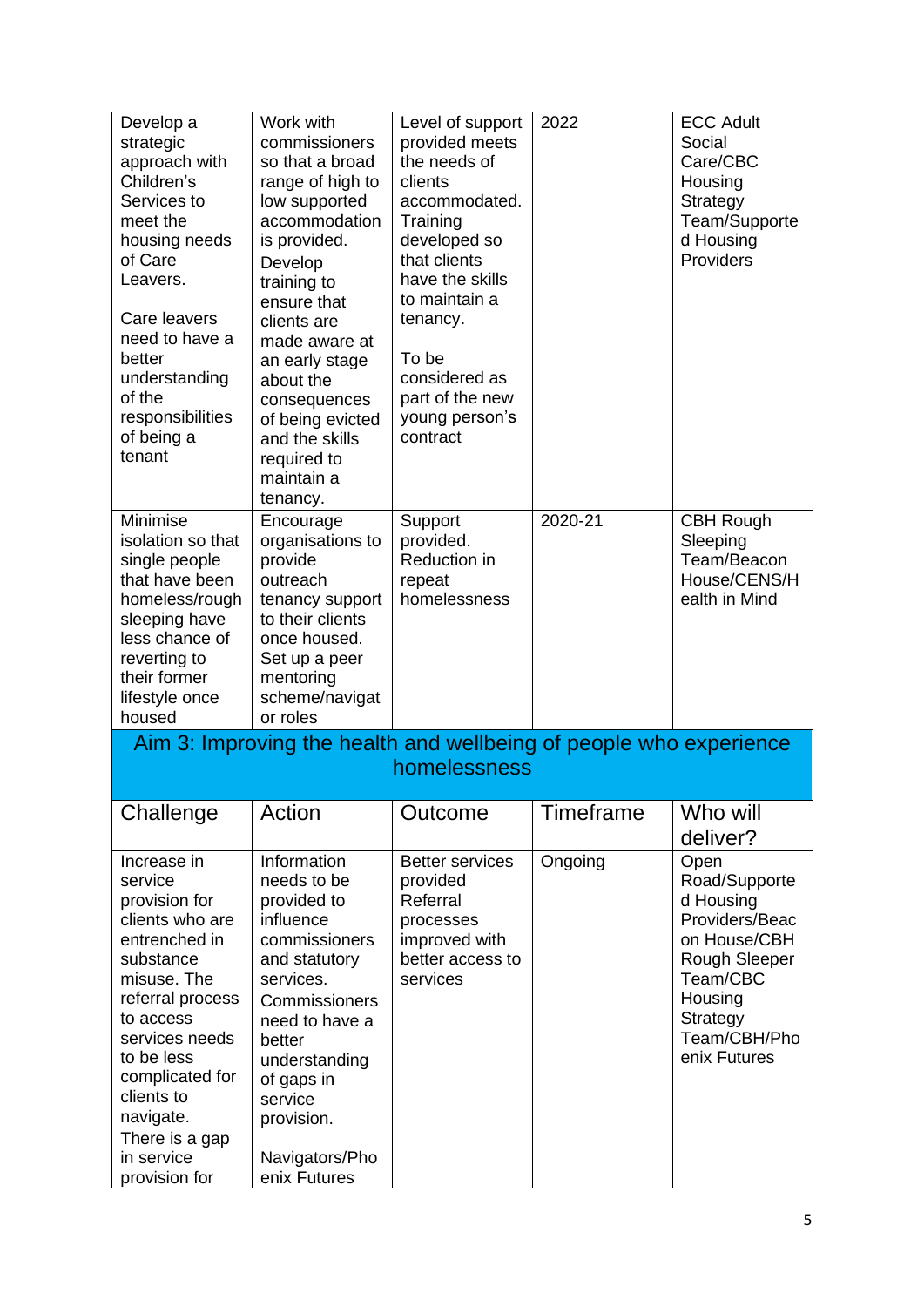| clients with<br>Dual<br>Diagnosis                                                                                                                                                                                                                                                     | <b>Horizon Project</b><br>may help with<br>this                                                                                                                                                                                                                                        |                                                                                                                                     |                                                  |                                                                        |
|---------------------------------------------------------------------------------------------------------------------------------------------------------------------------------------------------------------------------------------------------------------------------------------|----------------------------------------------------------------------------------------------------------------------------------------------------------------------------------------------------------------------------------------------------------------------------------------|-------------------------------------------------------------------------------------------------------------------------------------|--------------------------------------------------|------------------------------------------------------------------------|
| Improve access<br>to employment,<br>volunteering<br>and training<br>opportunities for<br>people that are<br>or have<br>experienced<br>homelessness                                                                                                                                    | In partnership<br>with the Work<br>Coach<br>Programme and<br>DWP identify<br>how to<br>overcome the<br>barriers to<br>employment<br>faced by<br>homeless<br>people.<br>Research good<br>practice.<br>Develop an<br>action plan.                                                        | Better access to<br>employment,<br>volunteering<br>and training<br>opportunities for<br>people that are<br>or have been<br>homeless | Ongoing                                          | CBC/DWP<br>Work coach<br>programme/Pea<br>body//CBH-<br>Peer mentoring |
| Statutory<br>services need<br>to be more<br>joined up when<br>commissioning<br><b>Mental Health</b><br>services to<br>make better use<br>of the options<br>available<br>including<br>personal<br>budgets. This<br>would provide a<br>more efficient<br>and cost-<br>effective service | Proactively<br>encourage joint<br>working and<br>shared budgets<br>as part of the<br>recommissionin<br>g process - to<br>be considered<br>as part of the<br>new contract.<br>Help to provide<br>a better<br>understanding<br>between<br>organisations of<br>mental health<br>services. | More joined up<br>approach to<br>commissioning<br>mental health<br>services<br>More efficient,<br>cost effective<br>service         | 2020-21 (or in<br>line with the<br>new contract) | ECC/CBC/CBH/<br>Supported<br>Housing<br>Providers                      |
| Drug use has<br>increased and-<br>drug dealers<br>are more<br>organised and<br>specific areas<br>where there are<br>vulnerable<br>clients are<br>being targeted                                                                                                                       | Continue to<br>work with the<br>Police to<br>identify and<br>support clients<br>that are being<br>targeted.                                                                                                                                                                            | Reduction in<br>tenants evicted<br>due to drug<br>related crime                                                                     | Ongoing                                          | <b>CBH/CBC ASB</b><br>teams/Essex<br>Police                            |
| Households<br>and individuals<br>that are eligible<br>but not in<br>priority need or<br>are in<br>temporary                                                                                                                                                                           | Promote the<br>integration<br>between<br>health and<br>housing to<br>meet the<br>indicator around                                                                                                                                                                                      | Better joined up<br>working.<br>Identified<br>outcomes in the<br>framework met                                                      | Ongoing                                          | <b>ECC Public</b><br>Health<br>Team/CBC                                |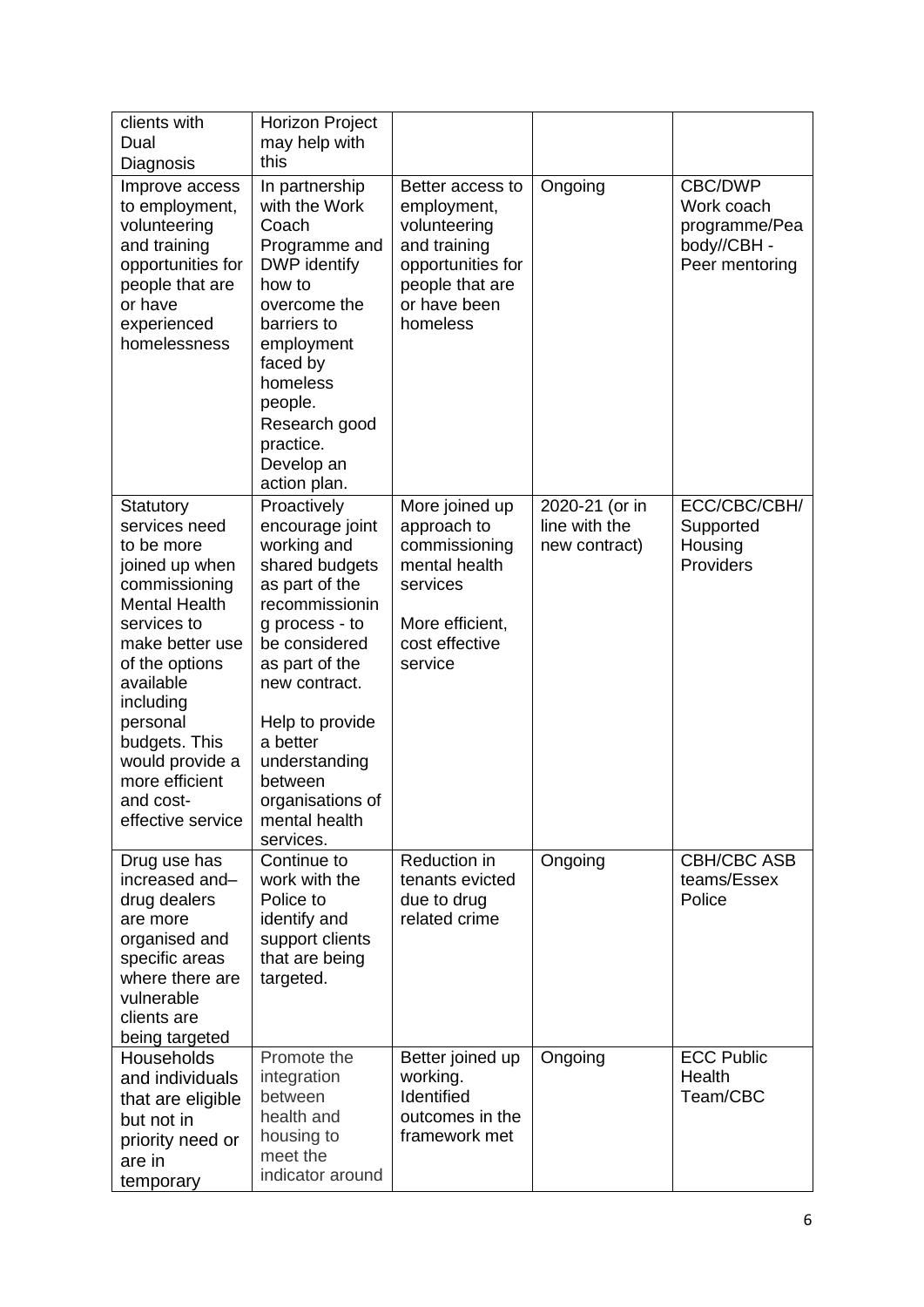| accommodatio<br>n can have<br>greater public<br>health needs<br>than the rest of<br>the population.                                                                                                                                                                                                            | homelessness<br>in the Public<br>Health<br>Outcomes<br>Framework:<br>Improving the<br>wider<br>determinants of<br>Health for<br>homeless<br>acceptances<br>and<br>households in<br>temporary<br>accommodation                    |                                                                                                            |                |                                                                                     |
|----------------------------------------------------------------------------------------------------------------------------------------------------------------------------------------------------------------------------------------------------------------------------------------------------------------|----------------------------------------------------------------------------------------------------------------------------------------------------------------------------------------------------------------------------------|------------------------------------------------------------------------------------------------------------|----------------|-------------------------------------------------------------------------------------|
| Identify the<br>support needs<br>of different<br>types of rough<br>sleepers<br>including<br>entrenched<br>rough sleepers,<br>young<br>people that are<br>'new' to the<br>streets and<br>people suffering<br>from mental<br>health to<br>provide a better<br>understanding<br>of gaps in<br>support<br>services | Research the<br>possibility of<br>conducting a<br>health needs<br>audit (using the<br>Homeless Link<br>toolkit) for<br>single<br>homeless/rough<br>sleepers.                                                                     | Support needs<br>Identified and<br>met                                                                     | 2021 - ongoing | <b>CBH Rough</b><br>Sleeper Co-<br>ordinator/CBC<br>Housing<br><b>Strategy Team</b> |
| Ensure that all<br>discharges from<br>hospital, in-<br>patient mental-<br>health services,<br>and drug and<br>alcohol detox<br>treatment are<br>planned, with<br>continuity of<br>support where<br>needed so that<br>no-one is left<br>homeless.                                                               | Work with<br>partners in<br>health and the<br>voluntary sector<br>to research best<br>practice and set<br>up discharge<br>protocols/policy<br>to provide a<br>planned<br>accommodation<br>and support<br>pathway for<br>clients. | Discharge<br>protocols/policy<br>in place<br>People are not<br>discharged from<br>hospital as<br>homeless. | Ongoing        | NHS CCG<br>/CBC/CBH/ECC                                                             |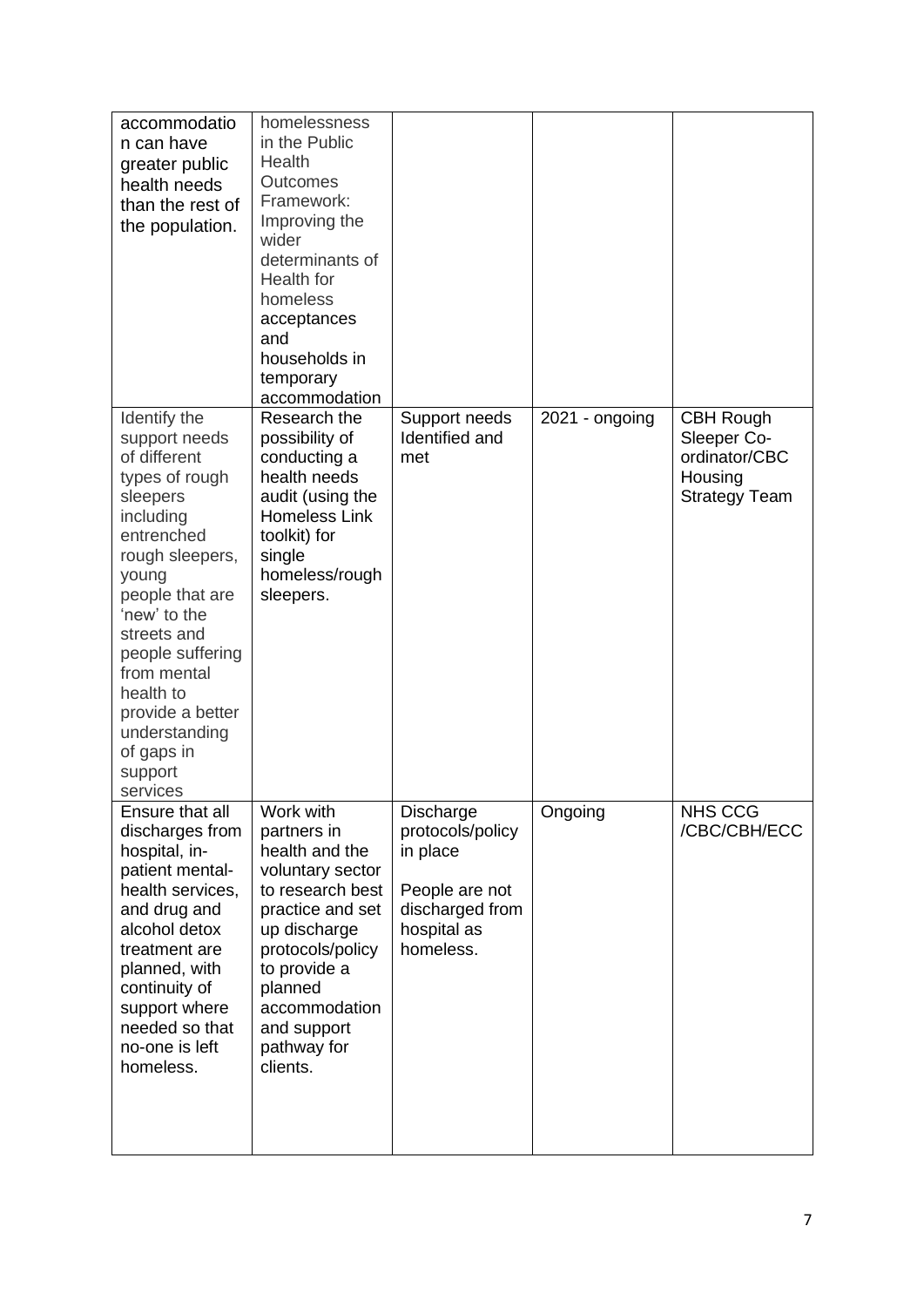| Aim 4: Improving Communication and challenging the perception and<br>culture of homelessness                                                                                                                                                                               |                                                                                                                                                                                                                                                                                                                                                                    |                                                                                                                                                                                |                                           |                                                                                       |
|----------------------------------------------------------------------------------------------------------------------------------------------------------------------------------------------------------------------------------------------------------------------------|--------------------------------------------------------------------------------------------------------------------------------------------------------------------------------------------------------------------------------------------------------------------------------------------------------------------------------------------------------------------|--------------------------------------------------------------------------------------------------------------------------------------------------------------------------------|-------------------------------------------|---------------------------------------------------------------------------------------|
| Challenge                                                                                                                                                                                                                                                                  | Action                                                                                                                                                                                                                                                                                                                                                             | Outcome                                                                                                                                                                        | Timeframe                                 | Who will                                                                              |
|                                                                                                                                                                                                                                                                            |                                                                                                                                                                                                                                                                                                                                                                    |                                                                                                                                                                                |                                           | deliver?                                                                              |
| Provide advice<br>and information<br>to support<br>people to<br>access services<br>that could<br>prevent them<br>becoming<br>homeless.<br>Raising<br>awareness<br>about realistic<br>housing<br>options and<br>homelessness<br>in Colchester                               | Improve<br>communication<br>of services<br>provided<br>by the Council<br>to statutory and<br>voluntary sector<br>organisations<br>through<br>Information<br>days.<br>Identify gaps<br>in information<br>and publish and<br>promote<br>information on<br>the website<br>on the Council's<br>homelessness<br>and housing<br>service for<br>partner<br>organisations. | Statutory and<br>Voluntary<br>organisations<br>and service<br>users more<br>aware of<br>housing and<br>homelessness<br>services and<br>have more<br>realistic<br>expectations. | Throughout the<br>life of the<br>strategy | <b>CBC Housing</b><br>Strategy Team/<br><b>CBH/Project</b><br>Group<br><b>Members</b> |
| Improve access<br>to advice and<br>support around<br>welfare benefits<br>for single clients<br>that are<br>homeless to<br>prevent delays<br>in receiving<br>benefits and to<br>avoid sanctions<br>which cause<br>reductions in<br>the amount of<br>benefit they<br>receive | Work with the<br>DWP and<br>advice services<br>to explore the<br>best way to<br>improve access<br>to benefit<br>advice for<br>single homeless<br>clients                                                                                                                                                                                                           | Improved<br>access to<br>advice for<br>single homeless<br>clients                                                                                                              | 2021                                      | <b>CBH Housing</b><br>Solutions<br>Team/DWP/CA<br>в                                   |
| Develop early<br>intervention and<br>prevention<br>options for<br>Young People<br>at risk<br>of becoming<br>homeless in the<br>Borough                                                                                                                                     | Provide basic<br>strategies and<br>signposting to<br>support families<br>to resolve<br>conflict.<br>Continue to<br>work in<br>partnership with<br>Schools in the                                                                                                                                                                                                   | An increase in<br>homelessness<br>prevention for<br>young people.<br>A decrease in<br>homeless<br>applications for<br>young people                                             | Ongoing                                   | <b>CBH Housing</b><br>Solutions<br>Team/ECC<br><b>Social Care</b><br>Teams/y.e.s      |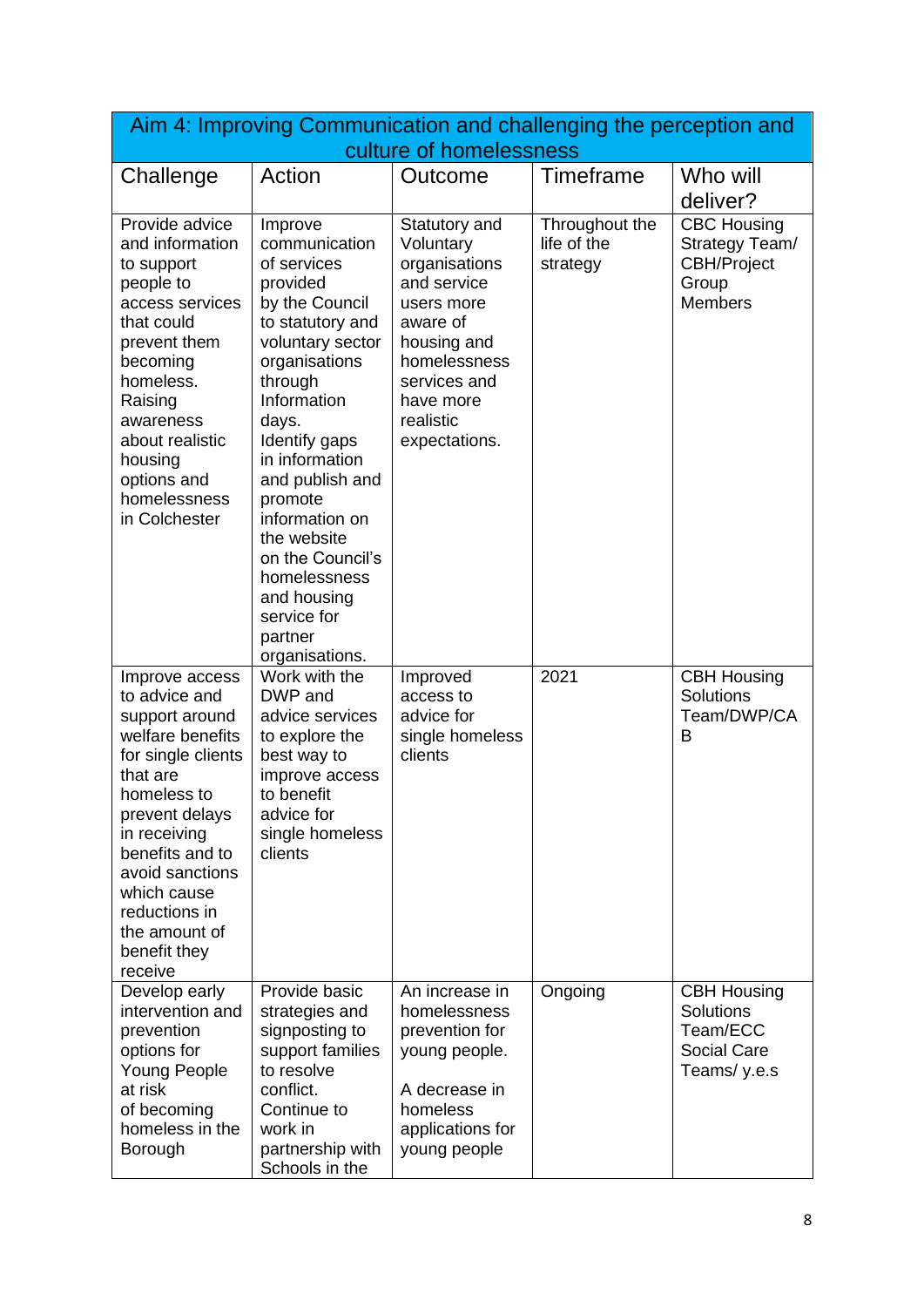|                                                                                                                                                                                                                       | Borough to<br>educate young<br>people and their<br>parents of the<br>risks of leaving<br>home in an<br>unplanned way                                                                                              |                                                                                                                                                   |                                           |                                                                                               |
|-----------------------------------------------------------------------------------------------------------------------------------------------------------------------------------------------------------------------|-------------------------------------------------------------------------------------------------------------------------------------------------------------------------------------------------------------------|---------------------------------------------------------------------------------------------------------------------------------------------------|-------------------------------------------|-----------------------------------------------------------------------------------------------|
| Identify people<br>at risk of<br>homelessness<br>at an earlier<br>stage, and<br>interventions<br>that need to be<br>put in place to<br>prevent them<br>being<br>threatened with<br>or becoming<br>homeless.           | Develop local<br>protocols and<br>referral<br>arrangements<br>with public<br>bodies<br>and other<br>appropriate<br>agencies to<br>assist<br>with early<br>identification of<br>people at risk of<br>homelessness. | Referral<br>process<br>in place. An<br>Increase in<br><b>Homelessness</b><br>prevention at an<br>earlier stage -<br>'Duty to refer'<br>fulfilled. | Ongoing                                   |                                                                                               |
| Promote a<br>person-centred<br>approach to<br>people that are<br>homeless by<br>creating<br>structures<br>which<br>encourage<br>voluntary sector<br>services to work<br>better together<br>and share good<br>practice | Multi agency<br>working group<br>Community of<br>Practice -<br>Homeless link                                                                                                                                      | Better joined up<br>working/reducti<br>on in<br>duplication of<br>services                                                                        | Ongoing                                   | <b>Project Group</b><br>members                                                               |
| Provide better<br>communication<br>to the public<br>and<br>organisations<br>about how they<br>can play their<br>part in helping<br>to prevent<br>homelessness<br>and support<br>those that are<br>homeless            | Promote<br>Colchester's<br>Homelessness<br>Charter $-$<br>providing<br>information<br>about how<br>people/organisa<br>tions can<br>pledge their<br>support to help<br>people that are<br>homeless                 | More<br>people/organisa<br>tions signing up<br>to the Charter.<br><b>Better</b><br>understanding<br>around<br>homelessness<br>prevention          | Throughout the<br>life of the<br>Strategy | <b>CBC Housing</b><br>Strategy<br>Team/CBH<br>Housing<br><b>Solutions Team</b>                |
| To educate the<br>public on the<br>difference<br>between rough<br>sleepers and<br>street beggars                                                                                                                      | Work on a<br>'behaviour<br>change' project<br>to educate the<br>public on the<br>best way to                                                                                                                      | Increase in<br>public<br>awareness<br>between the<br>difference in<br>rough sleeping                                                              | Ongoing                                   | <b>CBC Housing</b><br>Strategy<br>Team/Rough<br>Sleeper Co-<br>ordinator/CBC<br>Research Team |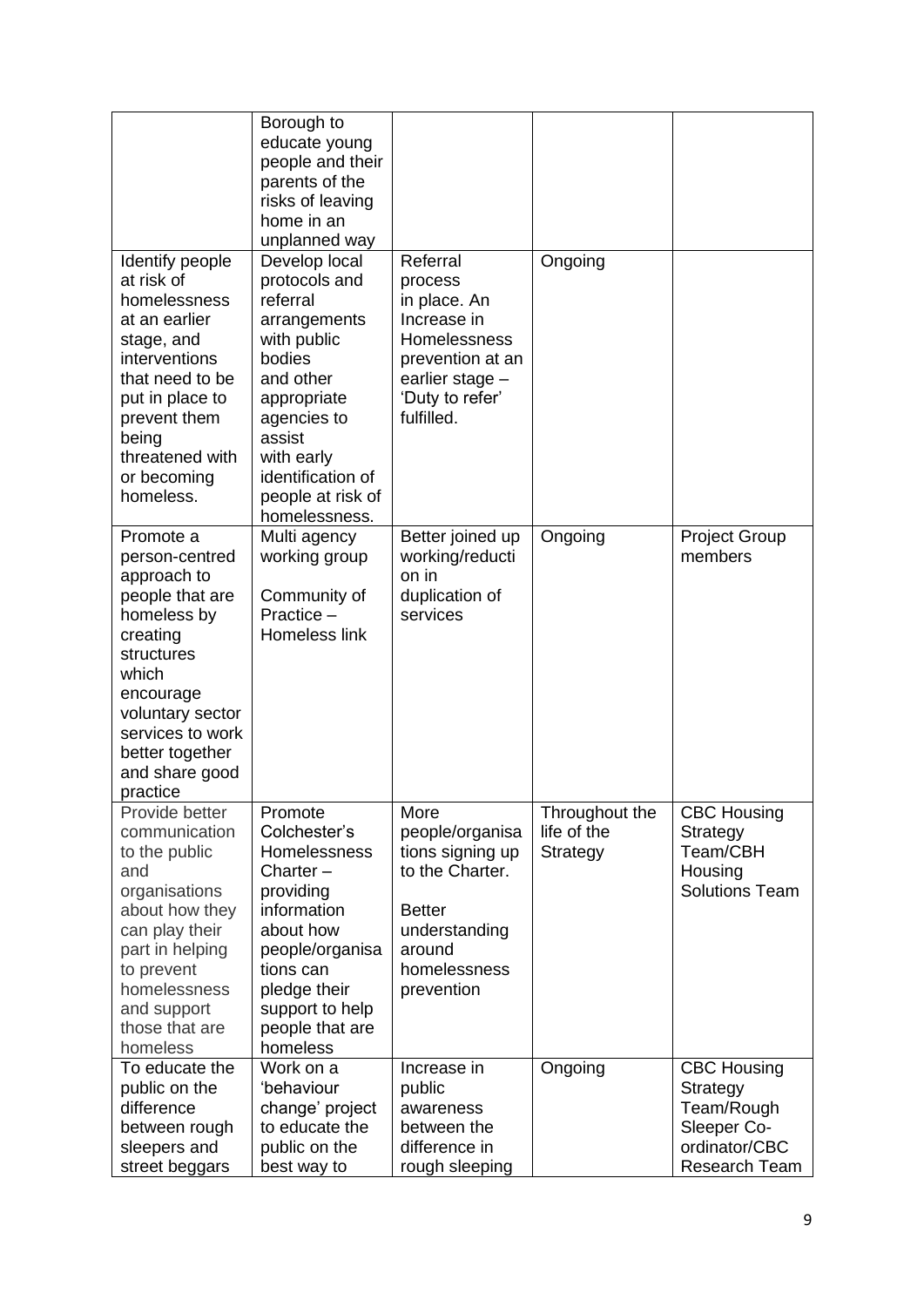| that are not<br>homeless to<br>discourage<br>them from<br>giving money to<br>people that are<br>begging on the<br>street                                                                                         | help rough<br>sleepers in<br>Colchester and<br>to discourage<br>them from<br>giving money to<br>street beggars.                                                                                       | and street<br>begging.<br>Increase in<br>funds for local<br>charities who<br>support people<br>that are<br>homeless                             |                                           |                                                                                                       |
|------------------------------------------------------------------------------------------------------------------------------------------------------------------------------------------------------------------|-------------------------------------------------------------------------------------------------------------------------------------------------------------------------------------------------------|-------------------------------------------------------------------------------------------------------------------------------------------------|-------------------------------------------|-------------------------------------------------------------------------------------------------------|
| Involve people<br>that have<br>experienced<br>homelessness<br>in designing<br>services to<br>ensure they are<br>relevant and<br>accessible and<br>to continue to<br>inform the<br>development of<br>the strategy | Hold focus<br>groups/drop in<br>sessions with<br>different groups<br>of clients I.e.<br>homeless<br>families                                                                                          | <b>Better</b><br>understanding<br>of services for<br>people that are<br>homeless.                                                               | Throughout the<br>life of the<br>strategy | <b>CBC Housing</b><br>Strategy<br>Team/Rough<br>Sleeper Co-<br>ordinator/Projec<br>t Group<br>members |
|                                                                                                                                                                                                                  |                                                                                                                                                                                                       | <b>Rough Sleeping Action Plan</b>                                                                                                               |                                           |                                                                                                       |
| Challenge                                                                                                                                                                                                        | Action                                                                                                                                                                                                | Outcome                                                                                                                                         | Timeframe                                 | Who will<br>deliver?                                                                                  |
| More assertive<br>approach to<br>rough sleepers<br>needed in order<br>to help them<br>access support<br>services and<br>accommodation                                                                            | Funding<br>awarded by<br><b>MHCLG Rough</b><br>sleeper<br>Initiative<br>funding to<br>provide a more<br>assertive street<br>outreach,<br>especially out of<br>hours provision<br>and<br>reconnection. | <b>Outreach Team</b><br>set up within<br>CBH and more<br>rough sleepers<br>helped to<br>access support<br>services and<br>into<br>accommodation | 2018-19<br>2019-20                        | Housing<br>Strategy<br>Team/Housing<br>Solutions/Roug<br>h Sleeper Team                               |
| Accommodation<br>with<br>wraparound<br>support needed<br>for entrenched<br>rough sleepers<br>to help them<br>move from the<br>streets into<br>settled<br>accommodation                                           | Funding<br>awarded by<br><b>MHCLG Rough</b><br>sleeper initiative<br>funding to<br>provide an<br>opportunity to<br>pilot a 'Housing<br>First'<br>Registered<br>Provider that<br>provides              | Entrenched<br>rough sleepers<br>move on from<br>the streets into<br>settled<br>accommodation                                                    | 2018-19<br>2019-20                        | Housing<br>Strategy<br>Team/Housing<br>Solutions/Roug<br>h Sleeper<br>Team/Sanctuar<br>y Housing      |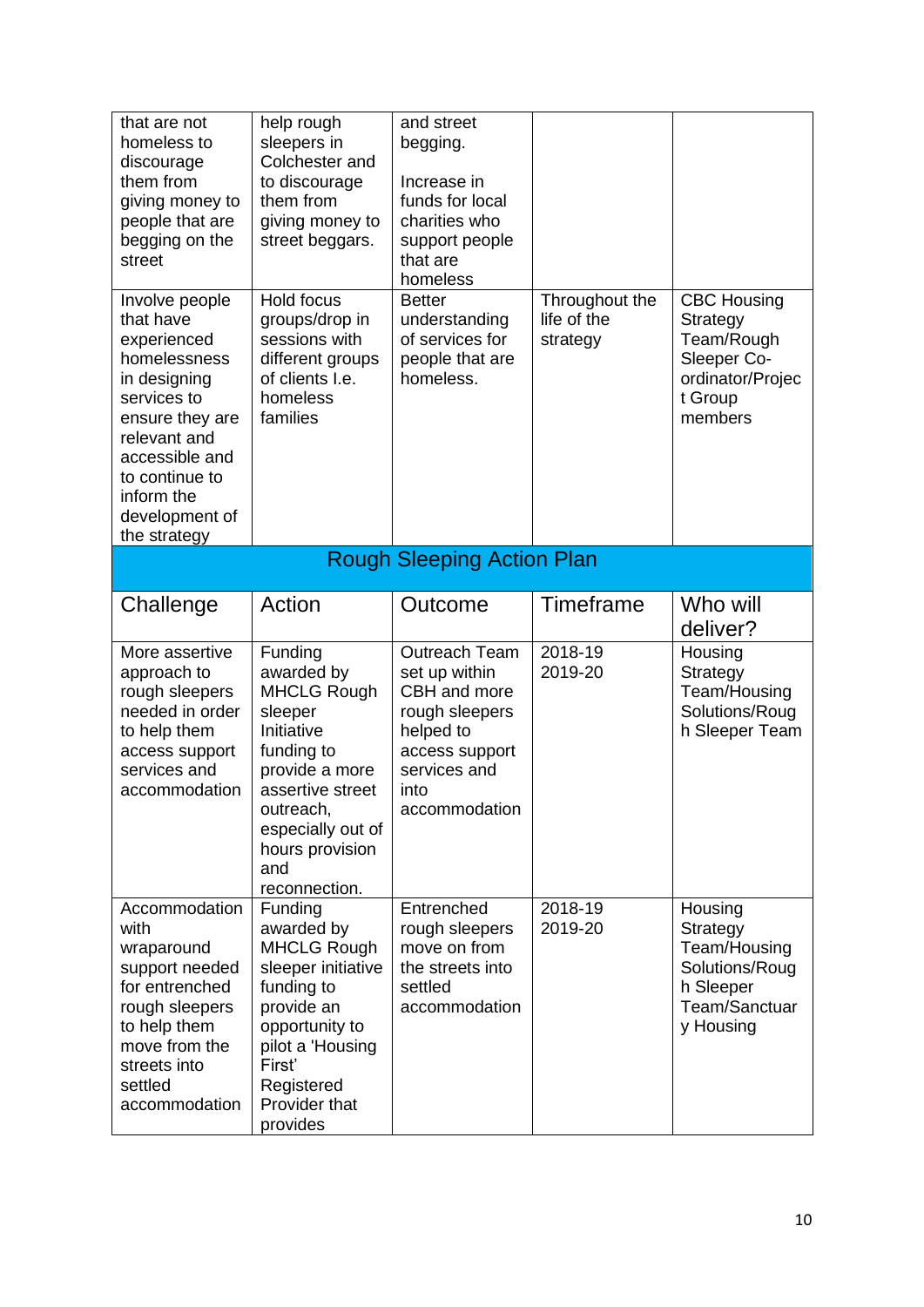|                                                                                                                                                                                                                                                                                              | supported<br>housing.                                                                                                                                                                                                                                                                                                            |                                                                                                                                                      |                        |                                                                                                                             |
|----------------------------------------------------------------------------------------------------------------------------------------------------------------------------------------------------------------------------------------------------------------------------------------------|----------------------------------------------------------------------------------------------------------------------------------------------------------------------------------------------------------------------------------------------------------------------------------------------------------------------------------|------------------------------------------------------------------------------------------------------------------------------------------------------|------------------------|-----------------------------------------------------------------------------------------------------------------------------|
| Colchester has<br>a night shelter<br>that attracts<br>people that are<br>homeless from<br>neighbouring<br>boroughs that<br>don't have<br>emergency<br>provision and<br>reduces the<br>number of<br>emergency bed<br>spaces for<br>people that<br>have a local<br>connection to<br>Colchester | Funding<br>awarded by<br><b>MHCLG Rough</b><br>sleeper initiative<br>funding to<br>increase bed<br>spaces and<br>support staff<br>capacity at<br>Colchester<br>Night Shelter,<br>specifically for<br>Colchester<br>people at risk of<br>rough sleeping.                                                                          | Better access to<br>emergency<br>beds at the<br>night shelter for<br>people that<br>have a local<br>connection<br>Colchester                         | $2018 - 19$<br>2019    | Housing<br>Strategy<br>Team/Housing<br>Solutions/Roug<br>h Sleeper<br>Team/Colchest<br>er Emergency<br><b>Night Shelter</b> |
| During severe<br>weather such<br>as high wind,<br>heavy rain,<br>snow and<br>heatwaves,<br>emergency<br>accommodation<br>with support is<br>needed to<br>ensure that<br>rough sleepers<br>have<br>somewhere to<br>stay                                                                       | Funding<br>awarded by<br><b>MHCLG Rough</b><br>sleeper initiative<br>funding to<br>provide proper<br>continuous<br>Severe<br>Weather<br>Emergency<br>Provision<br>(SWEP) from<br>October - mid<br>March, with<br>specialist<br>support staff to<br>prevent people<br>moving back to<br>the street once<br>the provision<br>ends. | SWEP set up,<br>accommodation<br>and staff<br>identified and<br>trained.<br>Provision<br>available for<br>rough sleepers<br>during severe<br>weather | $2018 - 19$<br>2019-20 | Housing<br>Strategy<br>Team/Housing<br>Solutions/Roug<br>h Sleeper Team                                                     |
| Dedicated duty<br>line required to<br>support SWEP<br>and outreach<br>Team                                                                                                                                                                                                                   | Set up a<br>dedicated duty<br>line for the team<br>so that people<br>on the street<br>that need<br>emergency<br>accommodation<br>can be<br>identified and                                                                                                                                                                        | Duty line set up                                                                                                                                     | 2018-19                |                                                                                                                             |